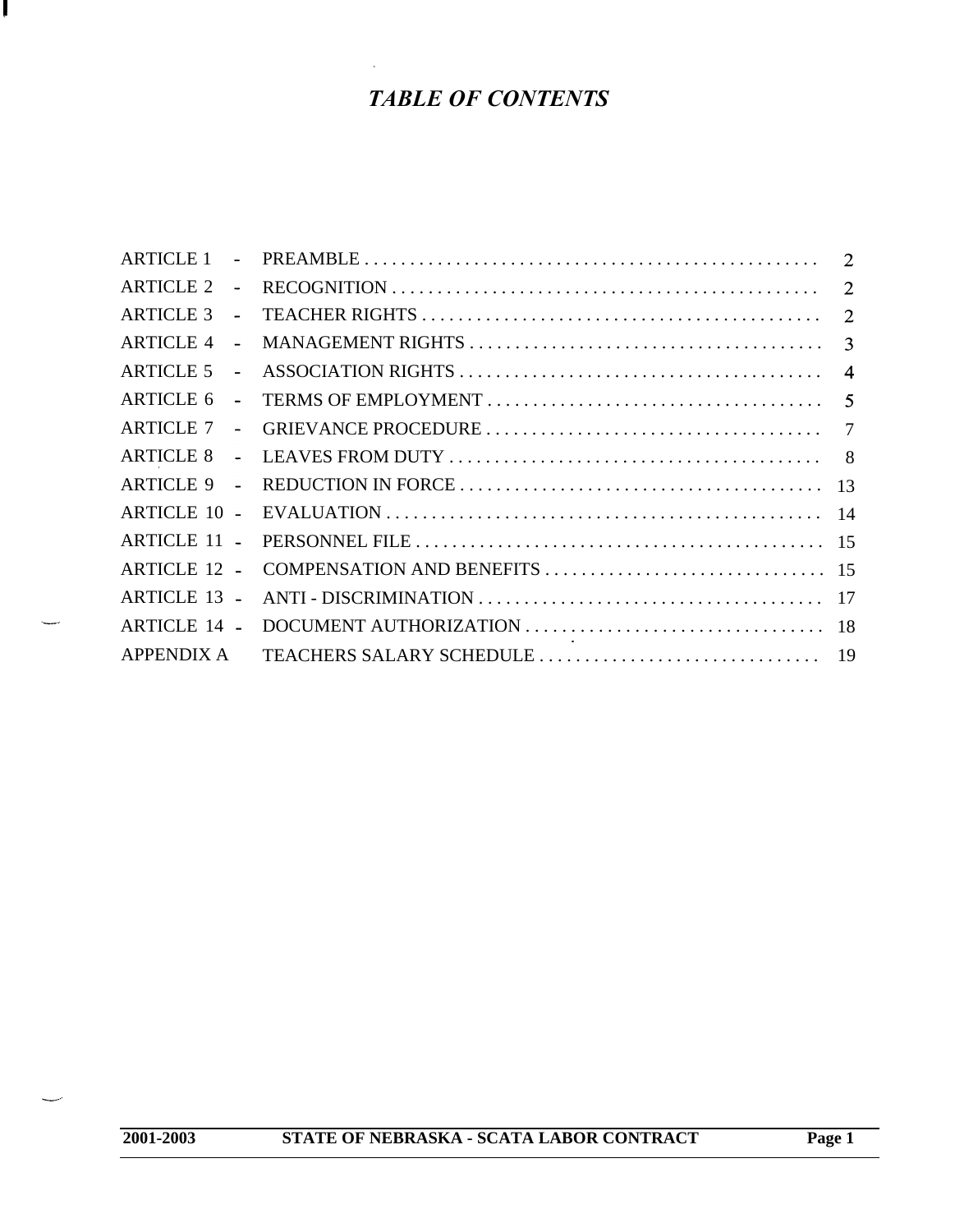### **ARTICLE 1 - PREAMBLE**

- <span id="page-1-0"></span>1.1 This AGREEMENT is made and entered at Lincoln, Nebraska, by and between the State of Nebraska (hereinafter referred to as the Employer) and the State Code Agency Teachers' Association (hereinafter referred to as the Association).
- 1.2 This agreement shall constitute the full and complete commitments between the parties and may be altered only through the mutual consent of the parties in written and signed amendments to this agreement. The parties will receive copies of any changes made pursuant to this provision.
- 1.3 This agreement shall supersede any rules, regulations, or practices of the Employer including merit raises which shall be contrary to or inconsistent with the terms of this agreement. The provisions of this agreement shall be incorporated into and be considered part of the established policies of each facility.
- <span id="page-1-1"></span>1.4 If any provision of this agreement or any application of this agreement to any teacher or group of teachers shall be found contrary to law or applicable regulation, then such provision or application shall not be deemed valid and subsisting except to the extent permitted by law, but all other provisions or applications of this agreement shall continue in full force and effect.

# **ARTICLE 2 - RECOGNITION**

- 2.1 The State of Nebraska (herein referred to as the Employer) recognizes the State Code Agency Teachers Association (hereinafter referred to as the Association) as the exclusive and sole collective bargaining agent for all teachers other than temporary in agencies defined by CIR Order 691 in 1987.
- <span id="page-1-2"></span>2.2 Teachers shall mean all employees other than temporary who are occupying positions which require a teaching certificate.

# **ARTICLE 3 - TEACHER RIGHTS**

- 3.1 Nothing contained in this agreement shall be construed to deny any teacher, employed by a particular state agency, those rights provided under applicable Nebraska or Federal law. Rights granted to teachers herein shall be deemed to be in addition to those provided above unless said rights are legally modified or amended by this agreement.
- 3.2 No permanent teacher will be disciplined, reprimanded, have compensation reduced or withheld or be deprived of any professional advantage without just cause.Any suspension of a teacher, pending investigation and disposition of the case, shall be without pay. Such action shall be subject to the grievance procedure herein set forth, and said action may be upheld, modified or reversed (including back pay provisions as required) as a result of said grievance.

 $\frac{1}{\sqrt{2}}$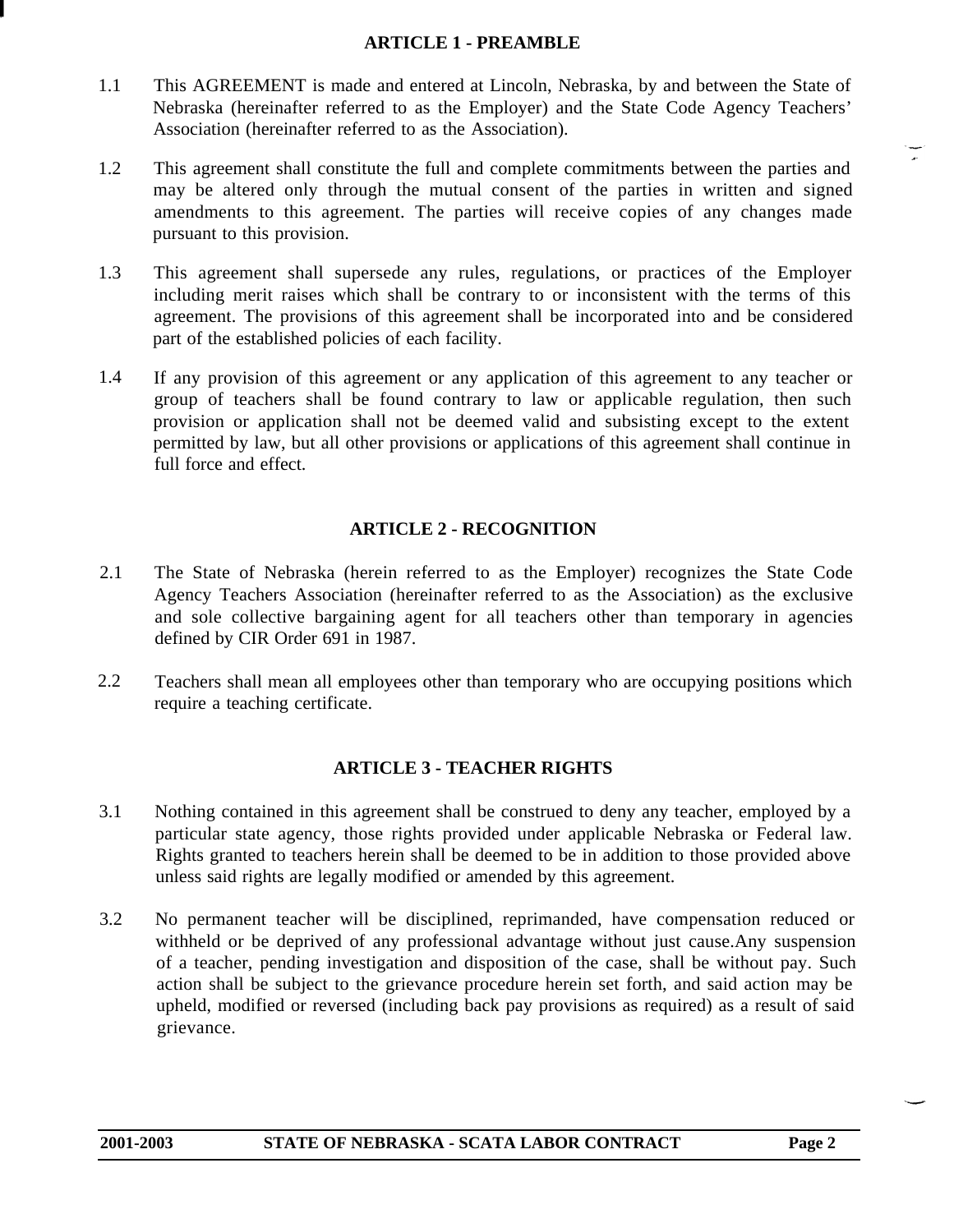3.3 Neither the Employer or its agents nor the Association or its agents will discriminate against any teacher with respect to terms and conditions of employment by reason of their membership in the Association and its affiliates, their participation in collective bargaining, or the institution of a grievance under the terms of this agreement.

# **ARTICLE 4 - MANAGEMENT RIGHTS**

- <span id="page-2-0"></span>4.1 It is understood and agreed that the Employer possesses the right to operate and direct the employees of the State and its various agencies to the extent that such rights do not violate its legal authority, and to the extent such rights are not modified by this Contract. These rights include, but are not limited to:
- 4.1.1 The right to determine, effectuate and implement the State's budget, mission, goals, and objectives.
- 4.1.2 The right to manage and supervise all operations and functions of the State.
- 4.1.3 The right to establish, allocate, schedule, assign, modify, change and discontinue Agency operations, work shifts, and working hours.
- 4.1.4 The right to establish, allocate, assign, or modify an employee's duties and responsibilities.
- 4.1.5 The right to hire, train, assign, and retain employees; suspend, discharge or take other disciplinary action against employees for just cause; and to relieve employees from duties due to lack of work or funds, or the employee's inability to physically perform his/her assigned duties after the Employer has attempted to accommodate the employee's disability.
- 4.1.6 The right to increase, reduce, change, modify and alter the composition and size of the work force.
- 4.1.7 The right to determine, and implement policies for the selection, training, and assignment of employees.
- 4.1.8 The right to create, establish, change, modify and discontinue any State function, operation or division.
- 4.1.9 The right to establish, implement, modify and change financialpolicies, accounting procedures, contract for goods and/or services, public relationsand procedures and policies for the safety, health and protection of property, personnel or client interests.
- 4.1.10 The right to adopt, modify, change, enforce, or discontinue any existing rules, regulations, procedures or policies.
- 4.1.11 The right to determine and enforce employee performance standards.
- 4.1.12 The right to introduce new or improved methods, equipment, technology or facilities.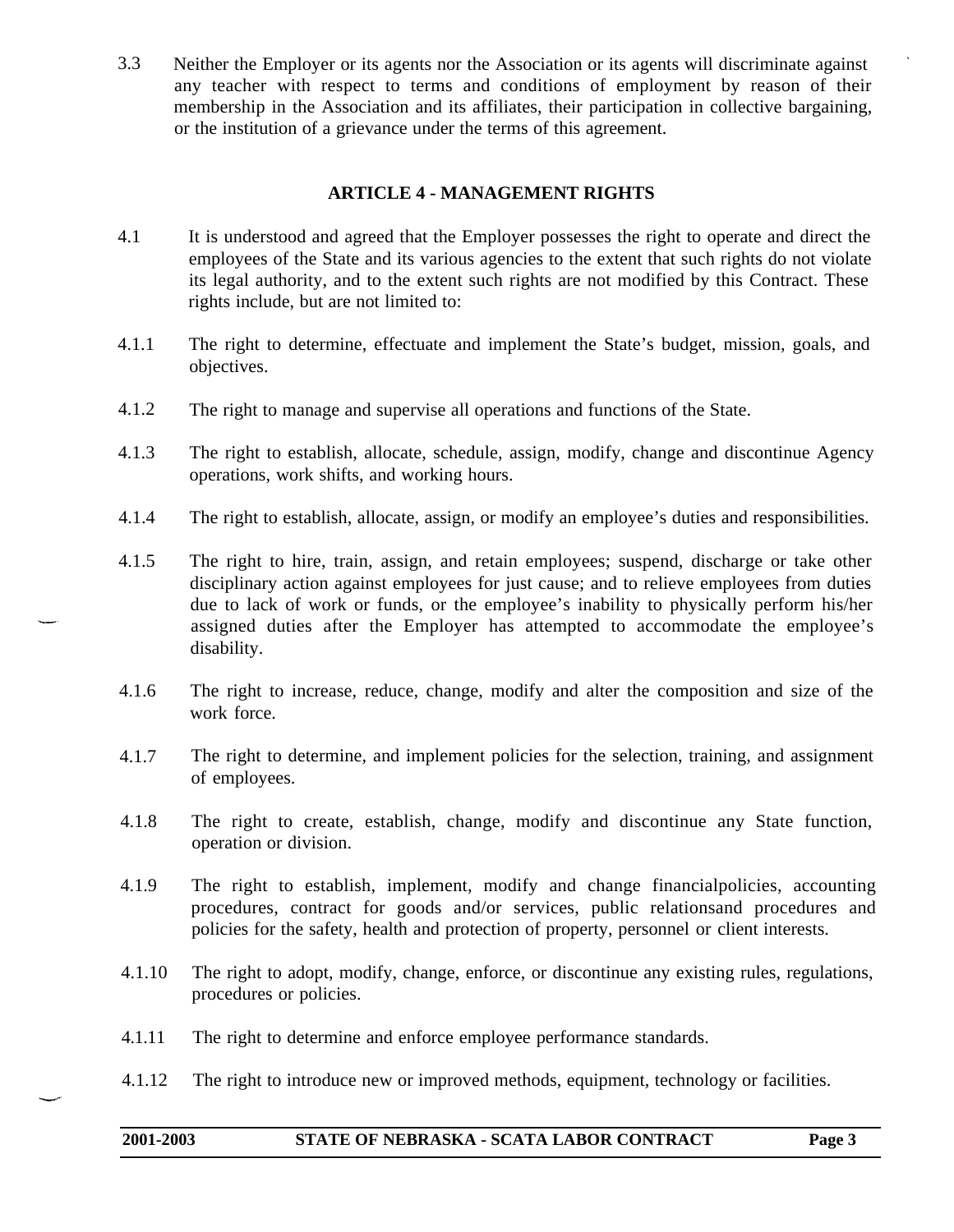### **ARTICLE 5 - ASSOCIATION RIGHTS**

- <span id="page-3-0"></span>5.1 Upon receipt of a voluntary written individual authorization order from any of its employees covered by this Contract on forms provided by the Association, the Employer will deduct from the pay due such employee those dues required as the employee's membership in the Association.
- 5.2 Such order shall be effective only as to membership dues becoming due after the delivery of such authorization to the payroll office of the employing unit. Deductions shall be made only when the employee has sufficient earnings to cover the deductions for social security, federal taxes, state taxes, retirement, health insurance, and life insurance. Deductions shall be in such exact amount to be withheld and shall begin within the next payroll cycle.
- 5.3 Such dues deductions shall be terminable after written notice to the Employer and the Association. The Employer shall terminate the payroll dues deduction within the next payroll cycle.
- 5.4 Representatives of the Association and its affiliates may, upon approval of their immediate supervisor, be allowed to conduct Association business on school property during non-work time, providing that such business does not cause interruption of the school program or other programs. The Association may be allowed the use of the school buildings for meetings. Such use shall not be unreasonably denied.
- 5.5 Reasonable space will be made available to the Association on existing bulletin boards customarily used for the posting of general personnel or employment information to the members of the unit.
- 5.6 Material to be placed on the bulletin boards shall be limited to notices of the Association's recreational, educational and social affairs; Association correspondence and documents, whose content is not libelous, editorial or interfering in nature with institutional policy and procedure, notices of Association elections,appointments and results of Association elections and notices of Association meetings.
- 5.7 All notices other than those listed above shall be presented to the Facility Head or his/her designated representative for approval. Such notices, if approved, shall indicate both posting and removal dates. The Association will be responsible for posting and removal of all Association notices.
- 5.8 The Association shall be allowed reasonable use of school equipment, providing the Association furnishes expendable supplies consumed during such use, and that such use does not cause undue interruption of the school program.
- 5.9 The Association shall be allowed to make reasonable use of the school's communication system provided such use does not cause undue interruption of the school program.
- 5.10 SCATA shall have paid leave for the purpose of allowing members to attend bargaining and bargaining caucus.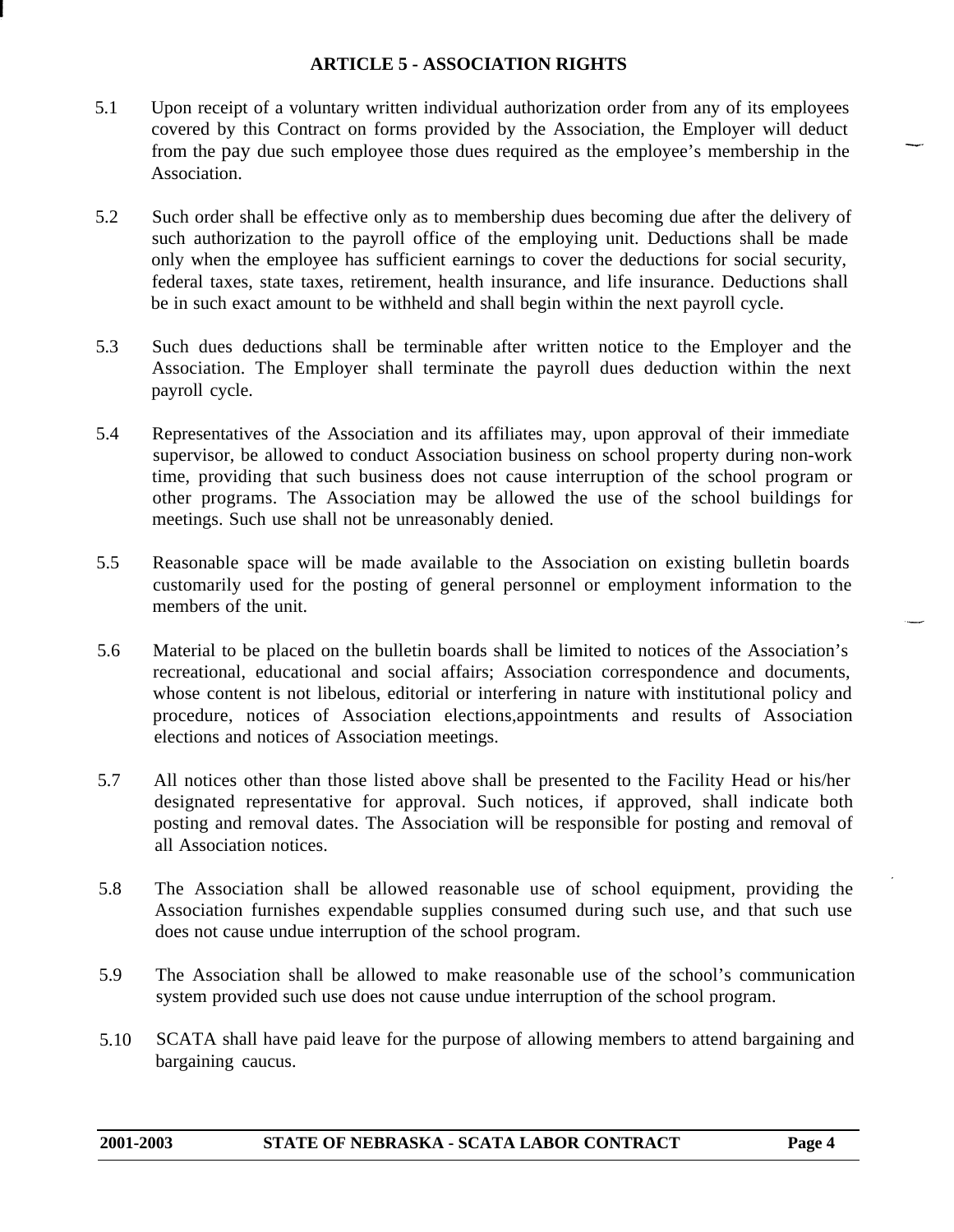### **ARTICLE 6 - TERMS OF EMPLOYMENT**

- <span id="page-4-0"></span>6.1 The term of this contract shall be July 1, 2001 through June 30, 2003.
- 6.2 Teachers are responsible to the facility for eight work hours each day between the hours of 7:30 a.m. and 5:00 p.m., except at NCCW where teachers are responsible for eight work hours each day between the hours of 8:00 a.m. and 9:00 p.m. Teachers shall be required to be at the facility for a minimum of seven and one-half hours per day, except at BSDC, LRC, and NCCW, where teachers shall be responsible for being present at the facility for eight work hours each day.
	- 6.2.1 For bargaining unit teachers, any time that Management requires the teacher to work outside of the 7:30 a.m. - 5:00 p.m. workday, or scheduled workday for LRC, NCCW, or BSDC teachers, or any time worked on non-contract days will be compensated in time off at the rate of one hour for each hour worked.
	- 6.2.2 Use of compensatory time will be at the time requested by the teacher subject to the approval of the teacher's immediate supervisor. Requests shall not be unreasonably denied.
- 6.3 Each teacher shall be provided a minimum 30 minute, duty free lunch period, and at NCCW, the evening meal period shall be available between 5:00 p.m. and 6:30 p.m.
- 6.4 The normal workweek for bargaining unit teachers shall be 5 days, Monday through Friday.
- 6.5 The annual employment period shall be 188 days for teachers employed at YRTC-Kearney; 185 days for teachers employed at YRTC-Geneva; 188 days for teachers employed at LRC; 224 days for teachers employed at BSDC; and 222 days for teachers employed at NCCW. Within the above contract days at YRTC-Kearney, YRTC-Geneva, BSDC, and LRC shall be at least six non-student contact days as part of the school calendar.
- 6.6 Teachers employed beyond the basic 185 day annual employment period shall receive salary and leaves as defined elsewhere in this agreement on a pro rata basis. All prorated leaves shall be rounded to the nearest day.
- 6.7 Optional extended employment to teach in the summer programs may be offered to teachers employed for the regular school year. Bargaining unit teachers shall be notified of Management's decision concerning extended summer employment by March 1st of each year. Those bargaining unit teachers not offered summer employment shall be provided the opportunity, upon request, for consultation with the appropriate administrator. Such consultation shall include justification for Management's decision. Such decisions shall not be based on Management's ability to hire non-bargaining unit teachers at a lesser rate.
- 6.8 All bargaining unit classroom teachers shall be provided a minimum of one (1) continuous instructional period per day without students for the purpose of planning and preparation.
- 6.9 The Employer acknowledges that a teacher's primary responsibility is to teach.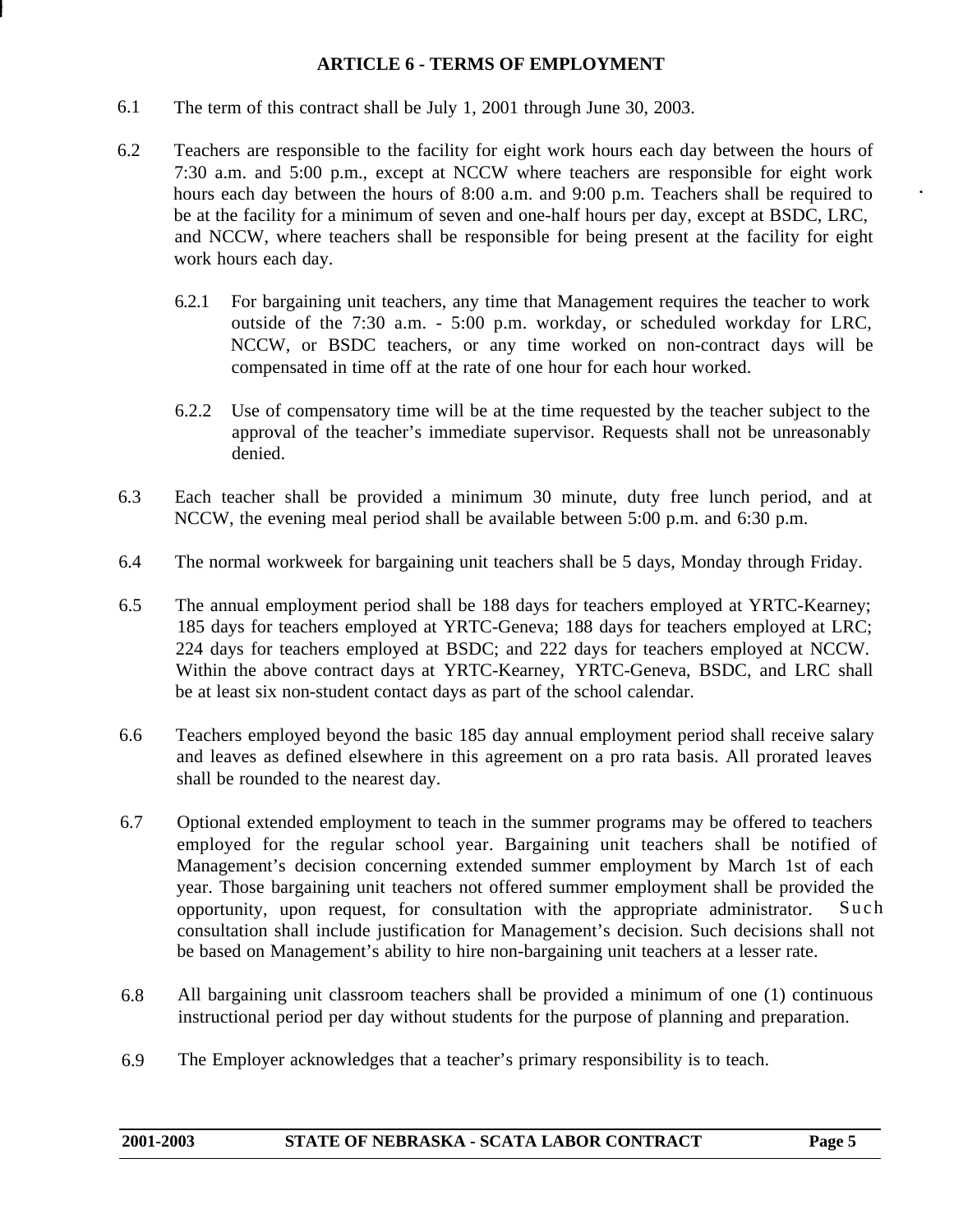- 6.10 Each teacher agrees to be governed by the policies of the Employer and that the teaching duties to be performed under this contract shall be subject to assignment by their immediate supervisor.Such duties shall not preclude the occasional assignment of nonteaching related duties which involve supervising youth.
- 6.11 Termination of teachers for just cause will be in accordance with the provisions of applicable State law. Evaluations used to justify termination for just cause shall be only those conducted by individuals who hold the appropriate administrative and supervisory certificate issued by the State.
- 6.12 At least 90 calendar days before the end of the individual contract period, each teacher shall be notified in writing that the Employer is considering nonrenewal of their contract, or provided a letter of intent to continue employment. Any teacher offered a letter of intent to continue employment shall respond within 15 working days of receipt of the letter. Failure to respond within the specified fifteen workdays shall constitute rejection of the renewal offer.
- 6.13 Termination of a teacher's contract for any reason shall result in that amount of compensation being paid which bears the same ratio to the annual salary herein specified as the number of days worked bears to the annual employment period.
- 6.14 Deductions from pay for absences from work for which no paid leave is provided shall be at the rate of one divided by the number of school calendar days of the annual salary per each day of such absence.
- 6.15 There shall be no penalty for release or resignation by said teacher from their individual contract, providing that said resignation shall not become effective until the close of the contract period unless an earlier release is accepted by the Employer. Resignations for the subsequent contract year shall be accepted up to six weeks prior to the beginning of the new school year and may be accepted by the Employer after those six weeks at the Employer's discretion.
- 6.16 The Employer may require a teacher to take a physical examination, tests or other proofs of physical and/or mental fitness when the Employer has reasonable cause to believe that such examinations and/or tests are necessary to determine physical or mental incapacity. The Employer shall schedule and pay for all such required examinations and/or tests. The results of said examinations and/or tests will not be released to any outside agencies or persons without permission of the employee unless required by law or licensure.
- 6.17 The Association and Employer recognize the unique characteristics of the clientele served and in the interest of the student's needs, the Employer shall make every reasonable effort to hold academic classes to a practical and effective size.
- 6.18 Every reasonable effort will be made to secure a regular substitute before a regular teacher is asked to serve as a substitute. Aides shall not be assigned teaching duties as per applicable state law and regulations.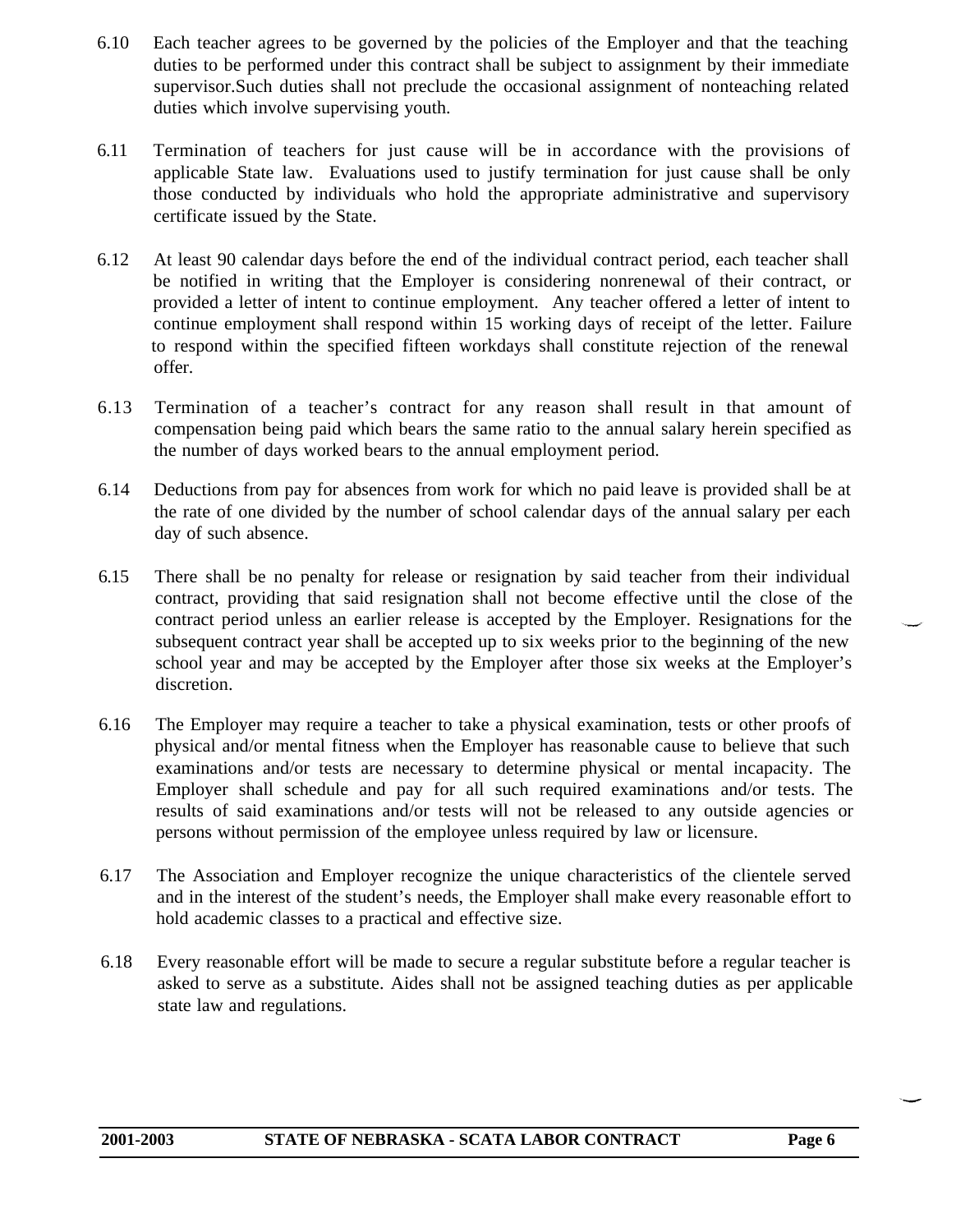- 6.19 Teachers may use the school facilities during nonscheduled work hours for such teaching/job related purposes which may include grading papers, preparing tests, setting up audiovisual equipment, use of computer, recreational activities (as allowed other staff), etc. Such use of school facilities is not computed as compensable time.
- <span id="page-6-0"></span>6.20 **Part-Time Employees.** Teachers who are employed on a permanent basis at any percentage less than 100% will be paid and accrue all eligible benefits and conditions of employment as set forth in this agreement prorated to equal their employment percentage.

### **ARTICLE 7 - GRIEVANCE PROCEDURE**

- 7.1 **General Purpose.** Teachers may file a grievance when they believe that there has been a misinterpretation or misapplication of the terms of this agreement. The underlying principle of this grievance procedure is to ensure fair and equitable treatment to bargaining unit employees.
- 7.2 Definition of Grievance: Any written claim or claims by a bargaining unit teacher or group of teachers that there has been a violation, misinterpretation, or misapplication of the terms of this agreement. The grievance must be signed by all aggrieving teachers.
- 7.3 Definition of Grievant: Bargaining unit teacher or group of teachers making the claim as described in the definition of grievance.
- 7.4 Bargaining unit employees will follow all written and oral directives and preform all assigned duties. Compliance with such directives will not in any way prejudice their right to file a grievance within the time limits contained herein, nor shall it affect the ultimate resolution of the grievance.
- . 7.5 The parties agree to use every reasonable means at their disposal to assure every employee the unobstructed use of this grievance procedure without fear of reprisal or prejudice to their employment status.
- 7.6 The number of days indicated at each level shall be considered as a maximum, and every reasonable effort shall be made to expedite the grievance. The time limit specified may, however, be extended by mutual written agreement of the grievant and the Employer.
- 7.7 The failure of the grievant to proceed to the first or subsequent steps of this grievance procedure within the time limits specified shall indicate that the grievant has elected not to file a grievance or has accepted the response previously rendered, and shall constitute a waiver of any future appeal. The failure of the Employer to respond to the grievance within the time limits specified shall permit the grievant to proceed to the next level of the grievance procedure.
- 7.8 All communications concerning the grievance, after being formally submitted shall be in writing. All documents, communications, and records dealing with the processing of a grievance shall be confidential, and shall be filed separately from the personnel files of the participants, unless said material is ordinarily the content of the personnel file.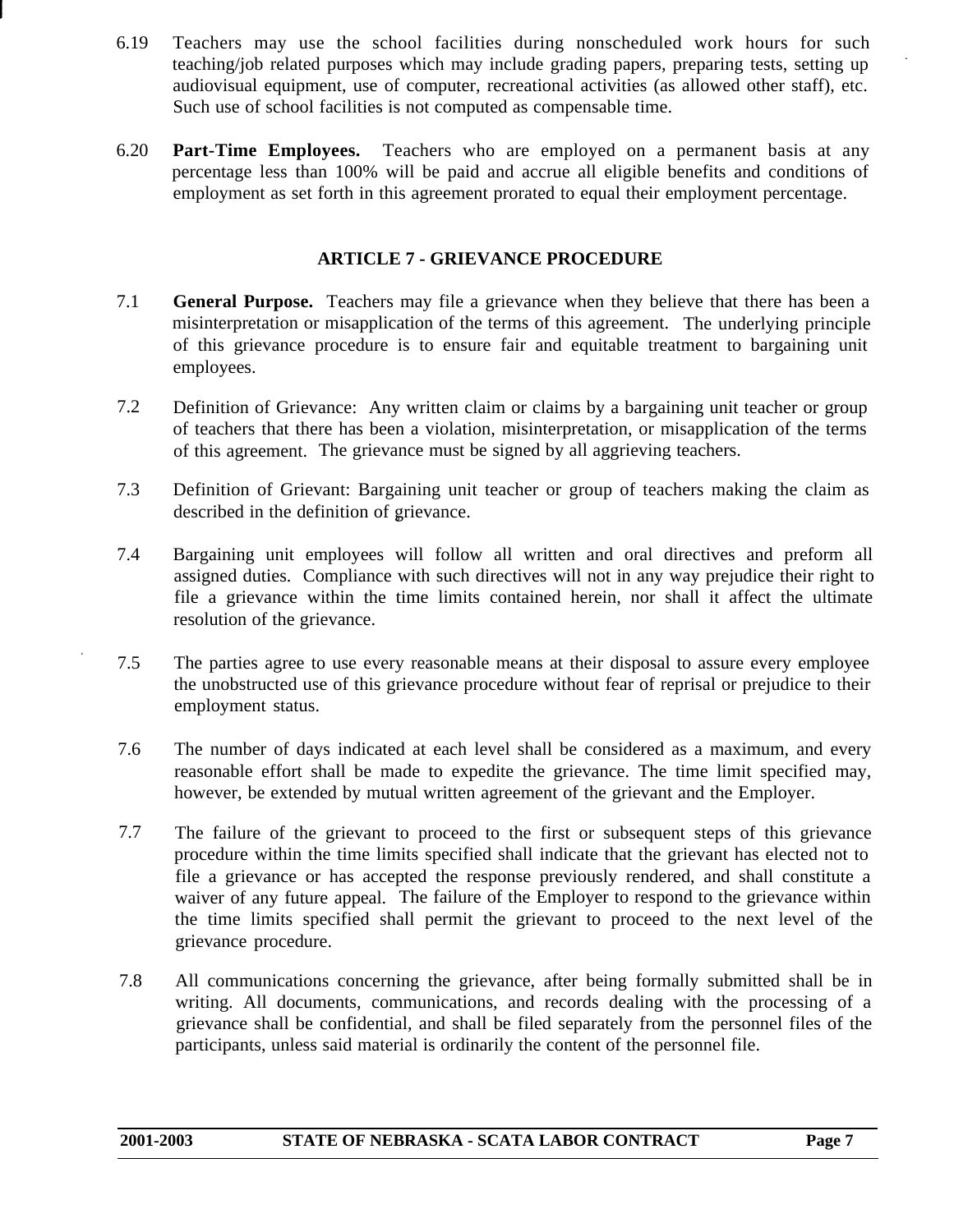- 7.9 No settlement shall be made in any grievance which is in conflict with the provisions of this agreement.
- 7.10 All meetings under this Article shall be conducted in private. All hearings conducted pursuant to this Article shall be open to the public unless the hearing authority rules otherwise after a showing of adequate cause.
- 7.11 A grievant may have a representative present at all levels of the grievance procedure.
- 7.12 The grievant may withdraw their grievance at any level of the procedure.
- 7.13 Level One: All grievances must be initiated within fifteen (15) work days of the occurrence, or the date when the employee first became aware of the occurrence. The grievant shall reduce the grievance to writing on the approved form and give or send the original to the decision maker. The decision maker shall provide a written response to the grievance within five (5) work days after receipt of the grievance. Failure of the decision maker to respond within five (5) work days shall cause the grievant to proceed to level two of this procedure. Before the decision maker returns the answer to the grievance at the first step to the employee, he/she shall have the response reviewed by the Chief Executive Officer/Designee of the facility.
- 7.14 Level Two: If a satisfactory resolution of the grievance is not reached in Level One the grievant may file the grievance with the Agency Director within ten (10) work days of receipt of the response at Level One. The Agency Director/Designee shall hold an informal investigatory meeting within ten (10) work days of receipt of the grievance. The meeting shall include all interested parties and be for the purpose of reviewing the grievance. The Agency Director shall issue a written response to the grievance within ten (10) work days of such meeting.
- 7.15 Level Three: If a satisfactory resolution of the grievance is not reached at Level Two the grievant may file the grievance in writing with the State Personnel Board within ten (10) work days of receipt of the written response at Level Two. The State Personnel Board shall conduct a grievance hearing and shall issue a written response to the grievance. Such written response shall be the final administrative decision unless the aggrieved party wishes to seek court action.

### **ARTICLE 8 - LEAVES FROM DUTY**

- <span id="page-7-0"></span>8.1 Teachers shall be eligible for eleven (11) days of paid sick leave per year, cumulative to 180 days. Earned sick leave that has been accumulated by presently employed teachers prior to the date of this agreement shall be retained by that teacher provided that the accumulation shall not exceed 180 days.
- 8.2 Teachers separating their employment and who are eligible for retirement through a State sponsored retirement system or upon death, will receive one-fourth of the accumulated unused sick leave, up to a maximum of 45 days pay (one-fourth of 180 days).
- 8.3 Teachers are entitled to use sick leave under the following situations:
	- a. When unable to perform duties because of sickness, injury, or disability.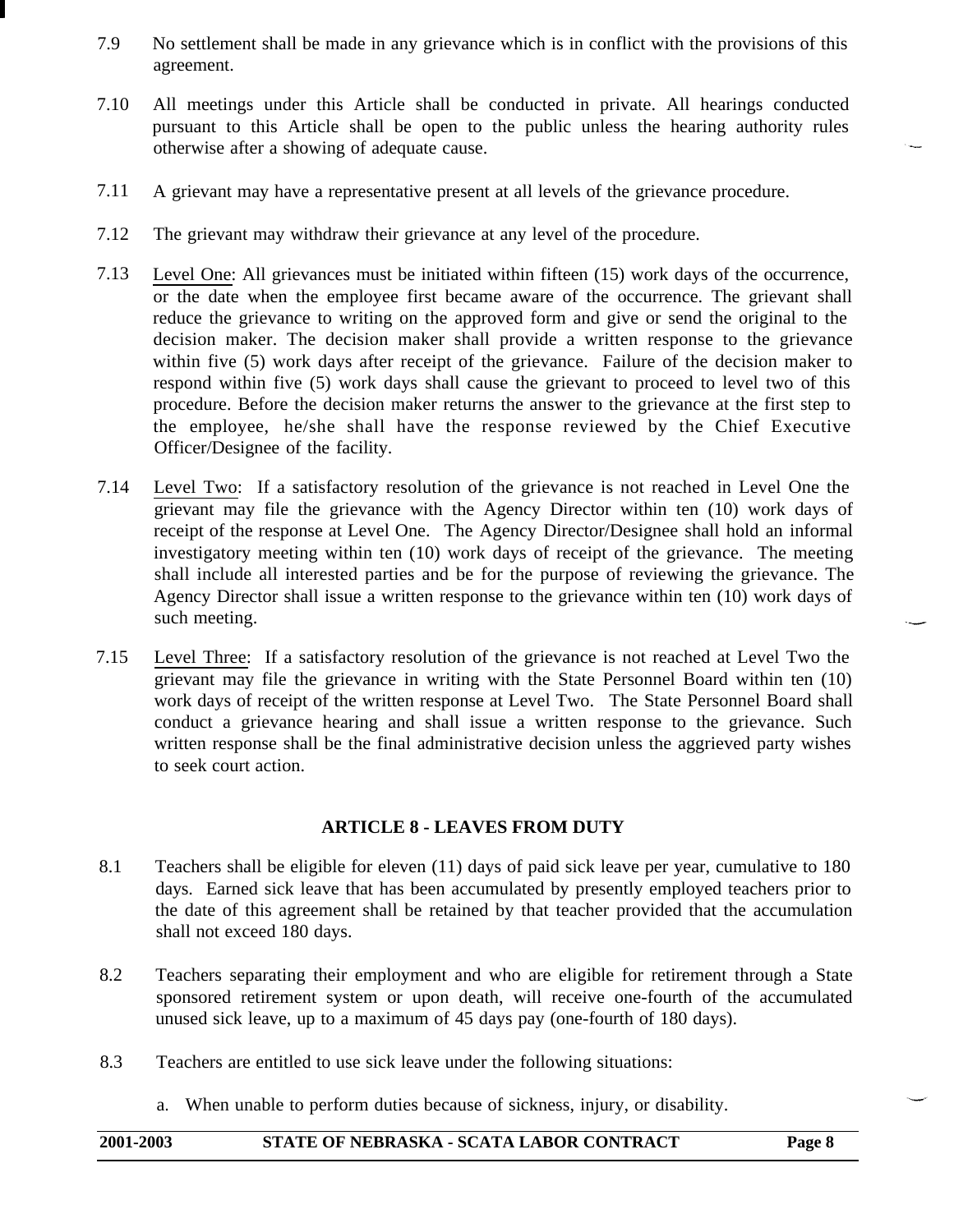- b. When undergoing medical, surgical, dental, and optical examinations or treatments, which the employee is unable to schedule during other than work hours.
- c. When presence at work would jeopardize the health of others by exposing them to a contagious disease.
- d. When the illness, injury, or disability of an immediate family member demands the employee's presence. Immediate family in this case means spouse, children, siblings, or parents and others bearing the same relationship to the teacher's spouse. At the Agency Head and/or his/her Designee's discretion, the definition of immediate family may be expanded to include other individuals with a similar personal relationship to the employee as that of an immediate family member.
- 8.4 Sick leave shall be taken in at least half-hour increments.
- 8.5 Teachers shall notify their immediate supervisor in advance when planning to use sick leave for dental appointments, physical exams, etc. In case of sickness, injury, emergency or any other absence which cannot be approved in advance, the teachers shall advise the immediate supervisor of the circumstances as early as possible.
- 8.6 When a sick leave absence exceeds three (3) consecutive days or when abuse is suspected, employees may be required to submit a substantiating medical certificate.
- 8.7 Teachers who terminate and return to state employment within one (1) year shall retain all accrued sick leave earned prior to termination.
- 8.8 A teacher who is receiving Worker's Compensation for an injury or occupational disease shall have the option of electing to use accumulated unused sick leave to supplement Worker's Compensation up to but not to exceed the regular rate of pay. Teachers electing this option shall earn and be charged sick leave in proportion to the amount of money paid by the State. After all such sick leave has been used, the teacher shall be entitled to compensation authorized by Worker's Compensation.
- 8.9 In the event that a teacher is subject to an altercation involving physical restraint while within the scope of their employment with the State, the teacher should take the following action:
	- a. The teacher should notify their immediate supervisor or their designee, who will in turn notify the appropriate authorities.
	- b. Reporting of the assault will be in writing on the proper form.
	- c. The Employer as may be appropriate will provide legal advice to the teacher concerning their rights and obligations with respect to such assault and shall render all reasonable assistance to the teacher in connection with handling of the incident by law enforcement and judicial officials.
	- d. The teacher shall suffer no loss of wages, leaves, or benefits when involved in school related legal proceedings.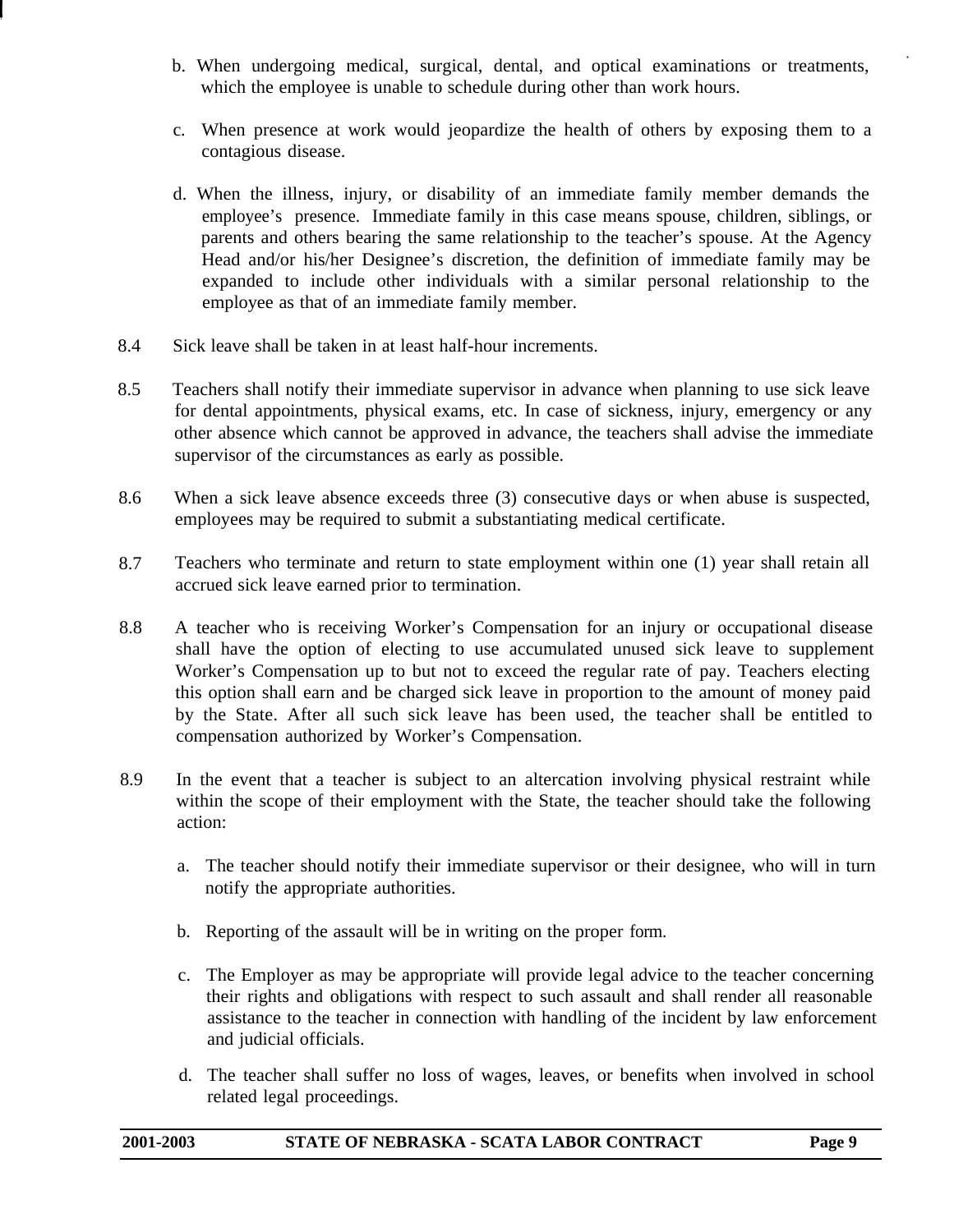- 8.10 Up to five (5) days paid funeral leave may be granted for each death in the immediate family. Immediate family is defined as spouse,children, parents, grandparents, grandchildren, brothers, sisters, or persons bearing the same relationship to the spouse. At the Agency Head and/or his/her Designee's discretion, the definition of immediate family may be expanded to include other individuals with a similar personal relationship to the employee as that of an immediate family member.
	- 8.10.1 For funerals of persons not in the immediate family the employee may use accrued sick leave as arranged with the appropriate administrator.
- 8.11 **Civil Leave.** Teachers are eligible for paid civil leave in the following situations:
	- a. Being called as a juror or being appointed as a clerk or judge on an election or counting board. Fees paid as the result of such duty shall be retained by the teacher in addition to the paid civil leave.Employees will return to work when not actually serving as a juror on a daily basis.
	- b. Being called to perform emergency civilian duty in connection with a natural disaster such as a flood or tornado or in connection with national defense. This shall not be considered the same as leave for military duty in connection with national defense or national disaster.
	- c. Being subpoenaed to appear in court on behalf of the State. In addition to the paid civil leave the teacher shall receive pay for travel and subsistence. Witness fees paid to the teacher shall be returned to the State. A teacher required to appear in court on a personal matter shall be granted leave without pay.
	- d. Voting Time: All employees shall be given up to two hours for the purpose of voting provided the employee does not have sufficient time before or after regular duty hours to vote. The two hours authorized for voting does not apply to those employees who by reasons of their employment must vote by use of an absentee ballot.
	- e. Blood Donations: With prior supervisory approval of absence from work, employees will be allowed up to one hour of paid time while donating blood at Employer sanctioned Community Blood Bank collections. With prior supervisory approval of absence from work, employees will be allowed to flex work schedules while responding to Community Blood Bank emergency appeals in life threatening circumstances. Replenishment of low blood supplies is not considered to be a life threatening circumstance.
- 8.12 **Professional Leave.** A minimum of two (2) days per each contract year, of paid professional leave shall be granted each teacher for attendance at meetings, conferences, or activities which are directly related to the teacher's academic responsibilities and shall not be cumulative. Additional paid professional leave will be at the discretion of the appropriate administrator.
- 8.13 Military leave shall be granted in accordance with applicable federal and state laws.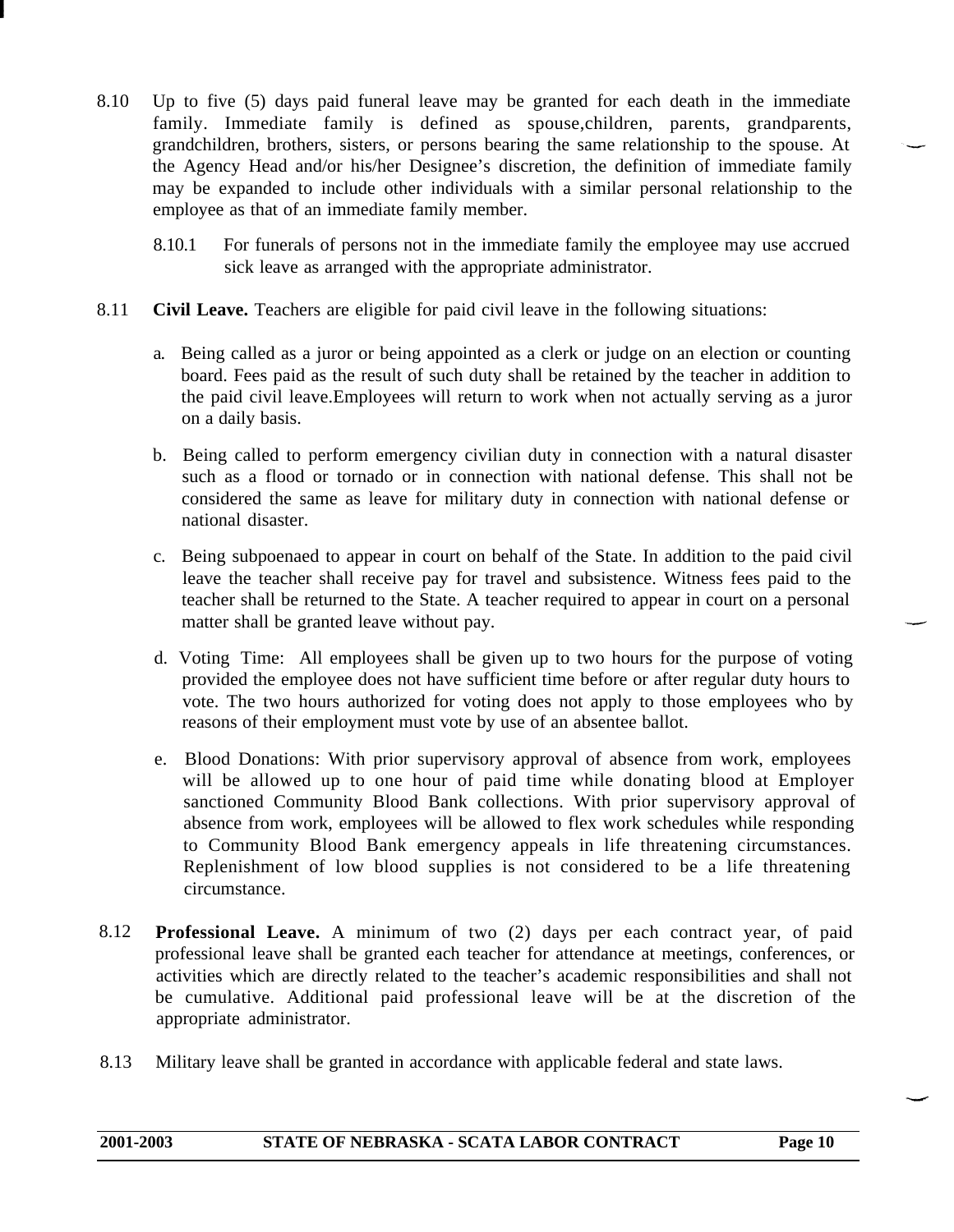- 8.14 Leave of Absence. Teachers may be granted an unpaid leave of absence of up to one year. No benefits shall accrue during such leave. Accumulated sick leave earned prior to such leave shall be retained by the teacher upon return from such leave. At the end of such leave the teacher shall be reinstated to a same or similar position as vacated. A teacher on such leave, at their discretion, may continue their insurance benefits by paying the full premium for those benefits. Requests for such leave shall be submitted on the proper form to the teacher's immediate supervisor. Notice of approval or disapproval of such leave request shall be provided the teacher within thirty (30) working days of receipt of the request.
- 8.15 **Personal Leave.** Teachers are entitled to three (3) days of paid personal leave per school year which shall not be cumulative. Use of these days will be at the discretion of the teacher. Application for such leave shall be made at least one (1) week in advance, if possible, to the teacher's immediate supervisor. Approval shall not be unreasonably withheld. Personal leave may be used in half hour increments. Teachers who accept a summer school contract shall retain their unused leaves through the life of the sumrner contract.
- 8.16 **Educational Opportunities.** Teachers within the Health and Human Services System will be afforded the opportunity to further their education in a reasonable manner which does not interfere with the operation of the school programs, or other facility operations. Reasonable manner can include flex time changes and work schedules to accommodate teachers' attendance at class. Such accommodations/requests is subject to prior supervisory approval.

In situations when the above reasonable accommodations cannot be made to a teacher's work schedule at the Health and Human Services System, a teacher may request an educational leave of absence, as long as the teacher is enrolled as a full-time student for credited coursework. Length of the educational leave of absence in that case is based on the length of the semester. Educational leave is based on best interests of the State, and is subject to prior supervisory approval. Employees become eligible for an educational leave of absence upon serving two years with the Health and Human Services System from last date of hire.

- 8.17 **Weather Leave.** Teachers are entitled to leave due to inclement weather as provided in the current Governor's policy pertaining to such leave.
- 8.18 **Non-Contract Days.** At the Health and Human Services System where there is year around school, Teachers will be given the opportunity to select use of the 25 non-contract days in the same manner afforded to other Health and Human Services System employees requesting vacation leave. At NCCW where there is year around school, Teachers will be given the opportunity to select use of the 27 non-contract days in the same manner afforded to other Department of Correctional Services employees requesting vacation leave. Use of the 25 and 27 non-contract days is subject to prior supervisory approval. Such requests shall not be unreasonably denied. Teachers shall be able to carry over five non-contract days per school year which shall not be cumulative. Year around school is school which is taught continuously around the year except for designated holidays and weekends.
- 8.19 LRC will hold school year round. Teachers at LRC will work 188 days during the contract year. The school year will be divided into five segments (Rotations A - E) consisting of 47 school days. Each teacher will be assigned to work four of the five segments. The determination of which segments a teacher will be assigned to work shall be established by seniority. Management, at its discretion, will include days on which all teachers will be on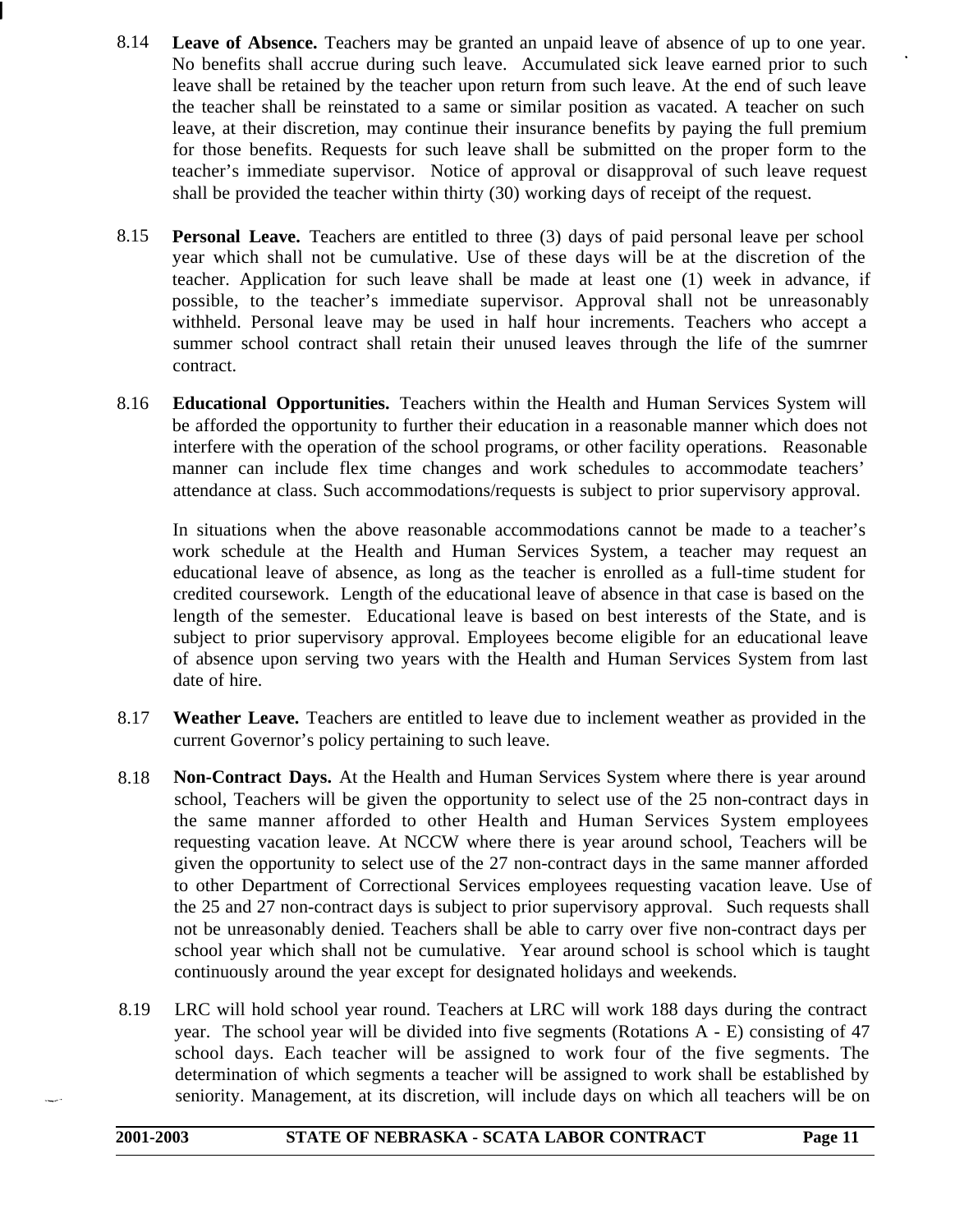leave (for example Winter break, Spring Break, etc.). These days do not count toward the 188 contract days.

Teacher Vacation Rotation Schedule For 2001 - 2002

| Rotation A        | July 2 - September 6      |
|-------------------|---------------------------|
| <b>Rotation B</b> | September 7 - November 12 |
| Rotation C        | November 13 - February 1  |
| <b>Rotation D</b> | February 4 - April 16     |
| Rotation E        | April 17 - June 21        |
|                   |                           |

Teacher Vacation Rotation Schedule For 2002 - 2003

| Rotation A        | July 1 - September 5      |
|-------------------|---------------------------|
| <b>Rotation B</b> | September 6 - November 11 |
| Rotation C        | November 12 - January 31  |
| <b>Rotation D</b> | February 3 - April 15     |
| Rotation E        | April 16 - June 20        |

8.20 **Catastrophic Illness Donation.** The provisions of this section are non-grievable. Employees may contribute accrued personal leave to benefit another State employee in the same agency suffering from a catastrophic illness. Employees may contribute accrued personal leave to benefit another State employee in a different agency suffering from catastrophic illness with the agreement of both the receiving agency and the donating agency. Personal leave shall be donated in no less than one (1) day increments. The contributing employee must identify the specific amount of time donated and the name of the recipient of the donated personal leave on forms provided by the Employer for this purpose. Personal leave donated and transferred to another State employee pursuant to this provision shall be irrevocably credited to the recipient's sick leave account.

Catastrophic Leave will be available only to employees who have exhausted their own paid leave through bona fide serious illness or accident. Donating employees must sign an authorization, including specifying the specific employee to be a recipient of the donation. Leave transferred will be converted to a dollar value and then converted to hours based on the recipient's hourly rate e.g., the leave donor's salary is \$6.00 per hour and the recipient's salary is \$12.00 per hour; thus a donor must transfer twice the amount of hours to achieve full conversion. No more than nine months of donated leave may be received by an employee during a twelve month period.

Eligibility of Recipient:

- 1. Must be suffering a serious illness or injury resulting in a prolonged absence of at least thirty work days during the past six months.
- 2. Must produce satisfactory medical verification.
- 3. Must have completed original probation.
- 4. Must have exhausted all earned paid leave time including compensatory time off, sick leave and personal leave.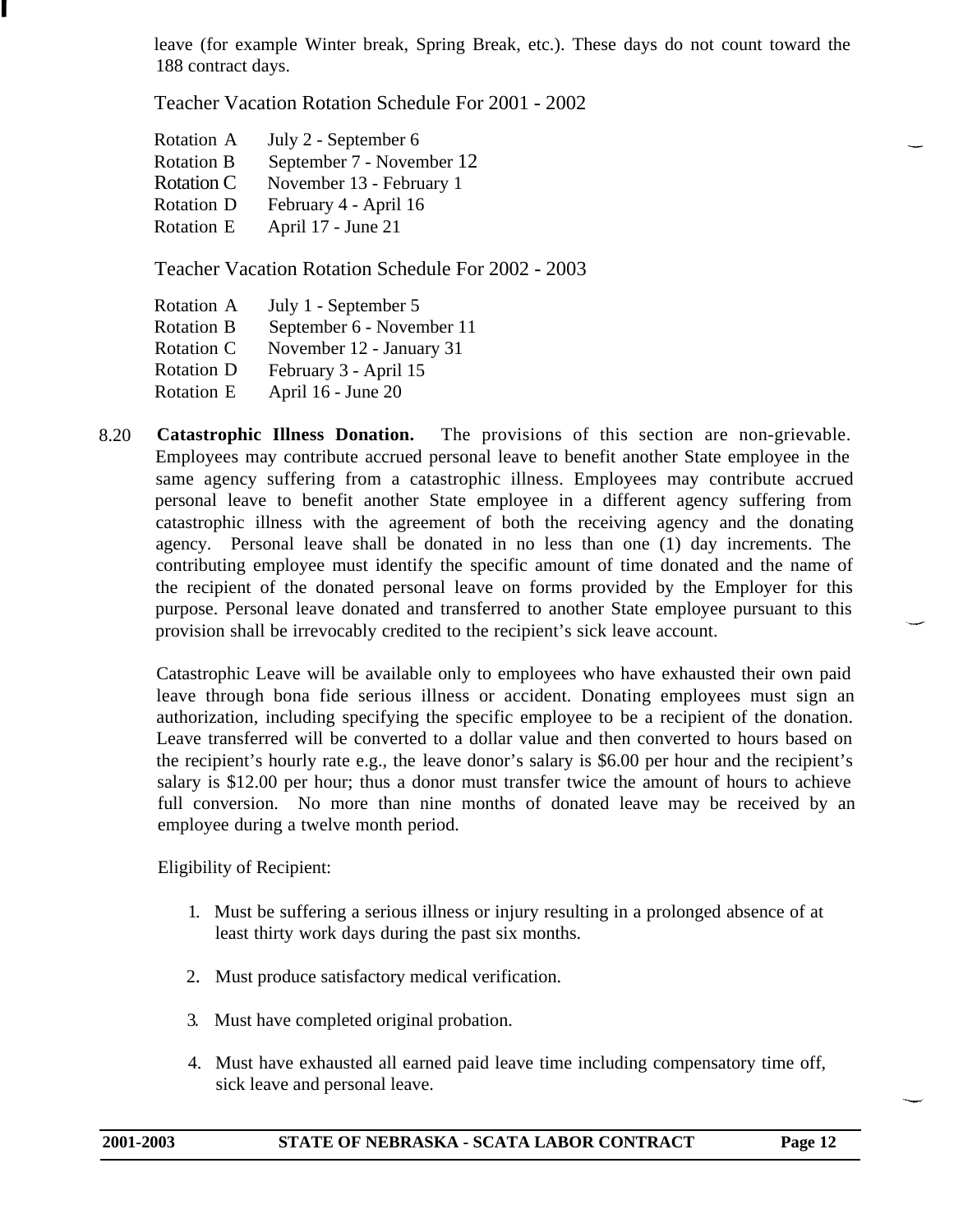5. Must not have offered anything of value in exchange for the donation.

Eligibility of Donor Employee:

- 1. Only whole days may be donated.
- 2. Must not have solicited nor accepted anything of value in exchange for the donation.
- 3. Must have remaining to his/her credit at least 8 hours of accrued personal leave, if donating personal leave.

# **ARTICLE 9 - REDUCTION IN FORCE**

- <span id="page-12-0"></span>9.1 When a reduction in the number of teachers employed or the number of school days contracted per teacher is deemed necessary, the reduction in force shall be in accordance with the provisions of this Article.
- 9.2 The Employer shall attempt to absorb reductions through normal attrition due to retirements and resignations.
- 9.3 Should an involuntary staff reduction be required, the order of reduction shall be based on subject area, and if applicable, required special certifications, and on the basis of seniority at each facility within the Agency. A teacher whose position has been eliminated shall be given preference, on the basis of seniority, for any teaching vacancy within the facility which may exist for which the teacher is qualified by certification, endorsement, or where endorsement is not applicable by reasons of college credits in the subject area.
- 9.4 A teacher whose position is being considered for reduction in force shall be notified in writing of such intent on or before the ninetieth (90th) day prior to the close of the individual teacher contract period.
- 9.5 The teacher may request and shall be granted a hearing as provided in Nebraska statutes.
- 9.6 A teacher whose contract has not been renewed because of reduction in force shall be considered to have been dismissed with honor and shall be provided a letter to that effect.
- 9.7 Any teacher whose contract has not been renewed because of reduction in force shall have recall rights to employment for a period of twenty-four (24) months. Teachers shall be recalled in reverse order of layoff. The teacher with the most seniority by facility shall be recalled first to fill open positions in that facility, provided the teacher meets the required qualifications.
- 9.8 Recall offers shall be in writing and delivered by certified mail and the teacher shall have five (5) workdays after receipt of written notice to accept or reject the recall offer in writing. Failure to respond constitutes rejection of the recall offer. The teacher shall be responsible for maintaining his/her current address and phone number with the agency.
- 9.9 Teachers who are recalled within 24 months shall, upon reinstatement, retain any employment benefits which had accrued to said teacher prior to their being laid off.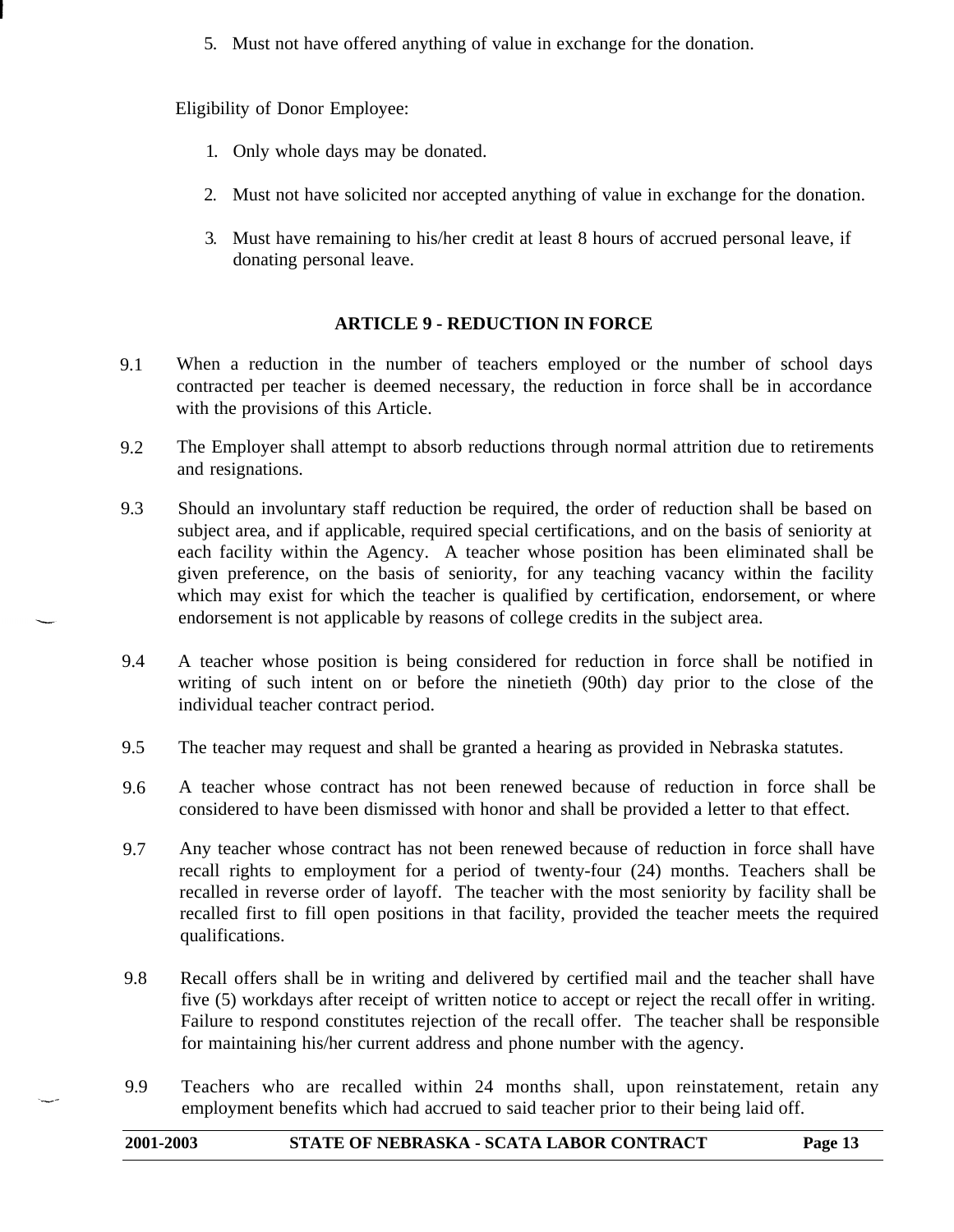9.10 **Furlough.** Federal or State funding shortages may require employees to be placed on furlough. Furlough is defined as a temporary non-duty, non-pay status which occurs when Federal or State appropriations expire and no future funding is allotted and lasts less than 30 days. Affected employees would be released from work until such funding is restored. The Employer agrees to meet with Union officials as soon as information is available regarding possible funding shortages which may result in furloughs and to give affected employees as much advance notice as possible when a furlough is imminent. Employees placed on furlough will be granted liberal use of paid or unpaid leave. In the event that funding is retroactively restored, paid and unpaid leave utilized during times of furlough may be reinstated to the employee's appropriate leave bank. In such cases, employees will be furloughed following the provisions found in Section 9.3.

### **ARTICLE 10 - EVALUATION**

- <span id="page-13-0"></span>10.1 The primary purpose of evaluation of the teaching staff shall be the improvement of instruction.
- 10.2 Observations for evaluation shall be conducted at least twice during each school year for probationary teachers and at least once during each school year for permanent teachers.
- 10.3 An observation shall consist of direct observation of the teacher in the performance of their duties. A conference between the observer, appropriate supervisor and teacher shall follow each observation as soon as possible, preferably the same day. If deficiencies are noted, the evaluator shall specify in writing the means and methods suggested for overcoming the deficiency. Teachers may respond to the observation by attaching a written response to the observation report.
- 10.4 All monitoring or observation of the work performance of a teacher shall be conducted with the full knowledge of the teacher.
- 10.5 Evaluations of performance shall be based on a review and observations of the teacher's performance over a prolonged time period.
- 10.6 All evaluation reports shall be placed in the personnel file of the employee with a copy given to the teacher.
- 10.7 Teachers may respond to their evaluation reports by attaching a written response to the report within fifteen workdays within receipt of the evaluation.
- 10.8 Evaluation reports shall be given to all probationary teachers on or before November 1st and not later than 120 days prior to the end of the school year as defined by the school calendar. Evaluation reports shall be given to all permanent teachers not later than 120 days prior to the end of the school year as defined by the school calendar. All teachers shall have the right to discuss the evaluation report with their supervisor.
- 10.9 Both parties recognize that the complete teacher evaluation procedure is set forth in this Article. However, nothing contained in this Article shall limit the right of the Employer to issue administrative guidelines intended to provide for consistent implementation of the evaluation process.
- 10.10 The format of the evaluation forms shall be developed with input from the teachers.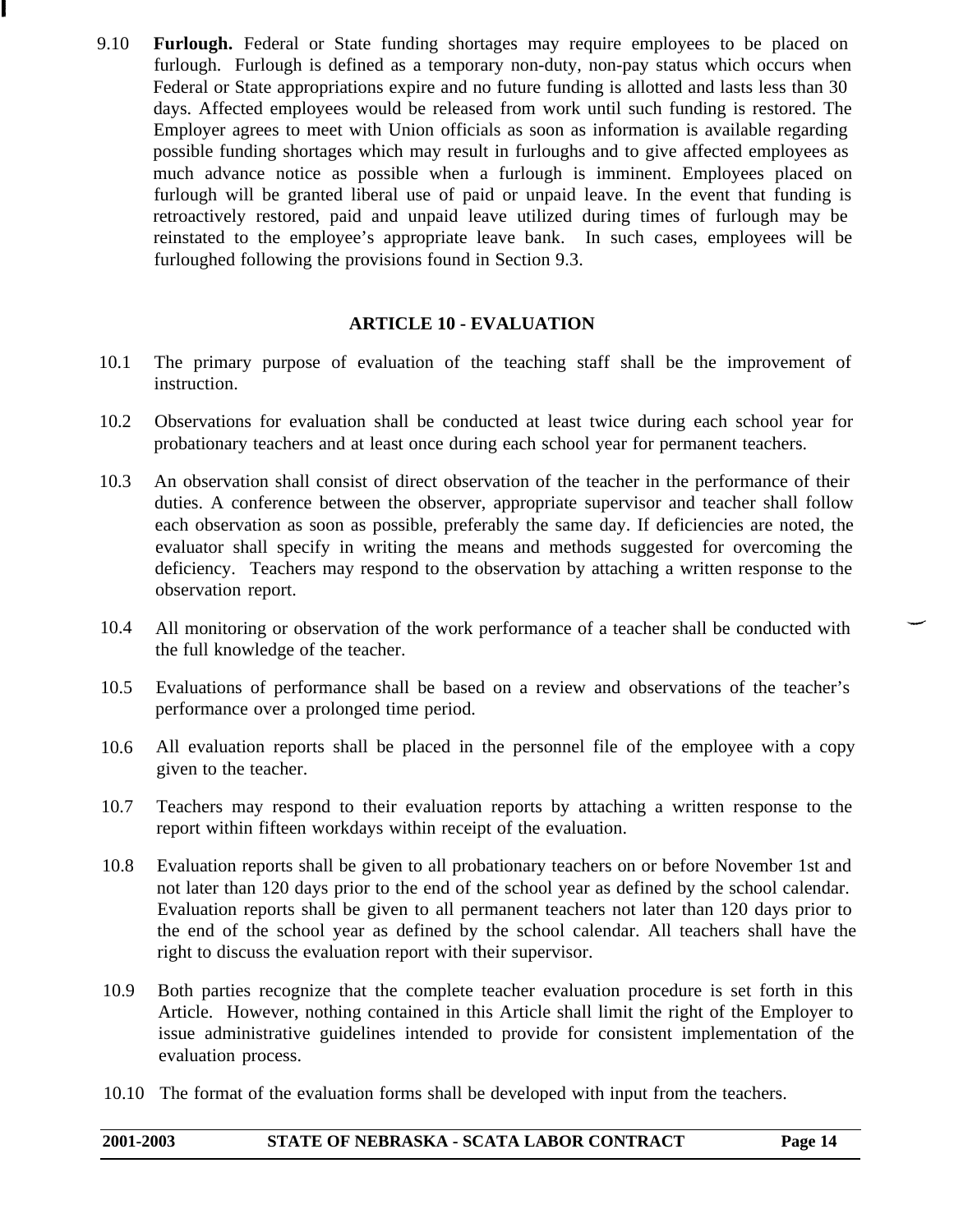### **ARTICLE 11 - PERSONNEL FILE**

- <span id="page-14-0"></span>11.1 Teachers personnel records are confidential and are available only to the teacher, the Personnel Officer, and the Facility Director where the teacher works or their designated representatives.
- 11.2 No negative material shall be placed in a teacher's personnel file unless the teacher has been offered an opportunity to review the material. The teacher will be provided a copy of any such material at their request. Teachers shall acknowledge that they have been offered the opportunity to review all negative material by affixing their signature to the copy to be filed. The teacher's signature does not indicate agreement with the contents of the material to be filed. The teacher shall have the right to attach a written response to any such material to be placed in the file.
- <span id="page-14-1"></span>11.3 Although the Employer agrees to protect the confidentiality of personal references, academic credentials, and other similar personnel records, it shall not establish any separate file which is not available for the teacher's inspection under the provisions of this agreement.

### **ARTICLE 12 - COMPENSATION AND BENEFITS**

- 12.1 **Insurance and Retirement.** Each teacher shall be entitled to fringe benefits provided by this agreement and by federal regulations provided by Cobra (Consolidated Omnibus Budget Reconciliation Act of 1985). These shall include but not be limited to the following:
	- A. Employer contribution to the Nebraska Teachers' Retirement System.
	- B. Employer contribution to Social Security.
	- C. Workmen's Compensation Insurance.
	- D. State of Nebraska Group Life Insurance; a \$20,000 group life insurance policy for each full-time employee. The full cost will be borne solely by the Employer.
	- E. **Health Insurance:** The monthly Employer contribution toward any group health insurance option offered by the Employer between July 1, 2001, through June 30, 2003, shall be the amount equal to seventy-nine percent (79%) of the total premium cost of the plan, option, and coverage chosen by the bargaining unit member.

For purposes of this section, option shall mean one of the choices of levels of medical and other benefits offered by a carrier. Coverage shall mean the rate categories of single, two-party, four-party, and family, as offered under any contract entered into for medical benefits.

Any HMO plan, basic PPO plan, or Point of Service (POS) plan offered to other employees covered by the Nebraska Classified Personnel System, shall be offered as a choice to bargaining unit employees.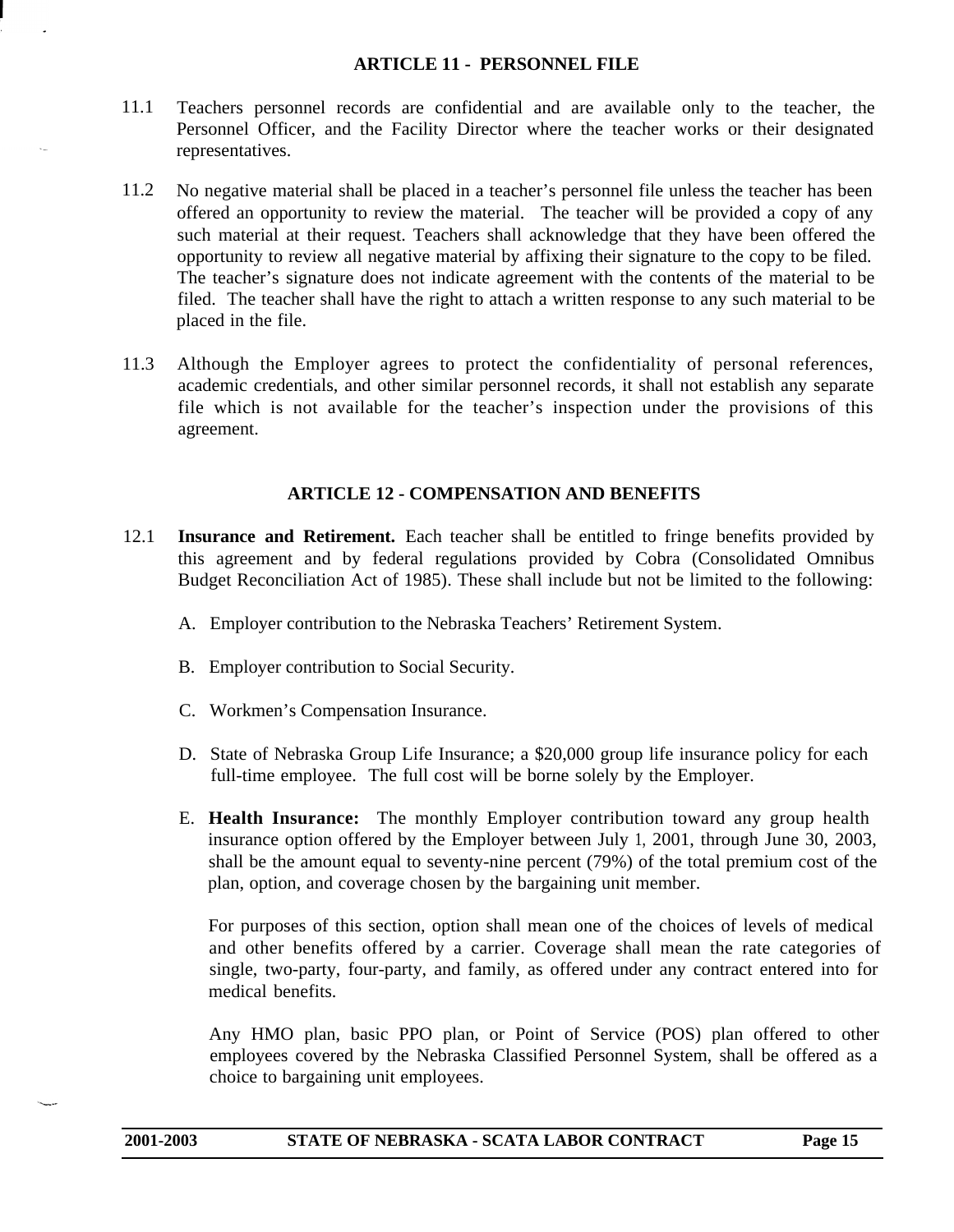For deductibles, out-of-pocket maximums, coinsurance after deductible provisions, and prescription drug card provisions in effect July 1, 2001, through December 31, 2001, see the 1999-2001 Labor Contract.

The following deductibles, out-of-pocket maximums, coinsurance after deductible provisions, and prescription drug card provisions take effect January 1, 2002.

# **PPO Plan**

### **Total Benefit Maximum - \$2,000,000**

\$400 Annual deductible per person - In Network \$800 Annual deductible per family - In Network

\$1400 Annual out-of-pocket maximum per person - In Network \$2800 Annual out-of-pocket maximum per family - In Network

80% coinsurance for most covered services after deductible - In Network

The PPO plan shall include the prescription drug card coverage with a \$15.00 copayment per 30 day supply of generic drugs; and a \$30.00 copayment per 30 day supply for brand name drugs for most covered prescriptions.Mail order is available for long-term maintenance drugs for a \$70.00 copayment when an 180 day supply is prescribed for most covered prescriptions.

- F**. Dental Insurance:** The Employer agrees to offer group dental insurance to bargaining unit employees and their dependents, at employee cost.
- G**. Long Term Disability Insurance:** The Employer agrees to offer group long term disability insurance for bargaining unit employees at employee cost.
- H. Vision: **Vision:** The Employer agrees to offer group vision insurance to bargaining unit employees and their dependents, at employee cost.
- I. **Long Term Care:** The Employer agrees to offer group long term care insurance to bargaining unit employees and their dependents, at employee cost.
- J. Teachers will be covered on a yearly basis for all insurance benefits.
- K. Participation in the State of Nebraska Deferred Compensation plan.
- L. Insurance benefits will be provided part-time teachers working one-half time or more on a proportional basis to their employment ratio.
- 12.2 Teachers covered by this agreement shall be paid on the State of Nebraska bi-weekly payroll system. Payroll deductions and related items shall be provided under that system, and continue until the entire contracted salary has been paid.
- 12.3 Salaries shall be determined by the salary schedule attached as Appendix A to this agreement.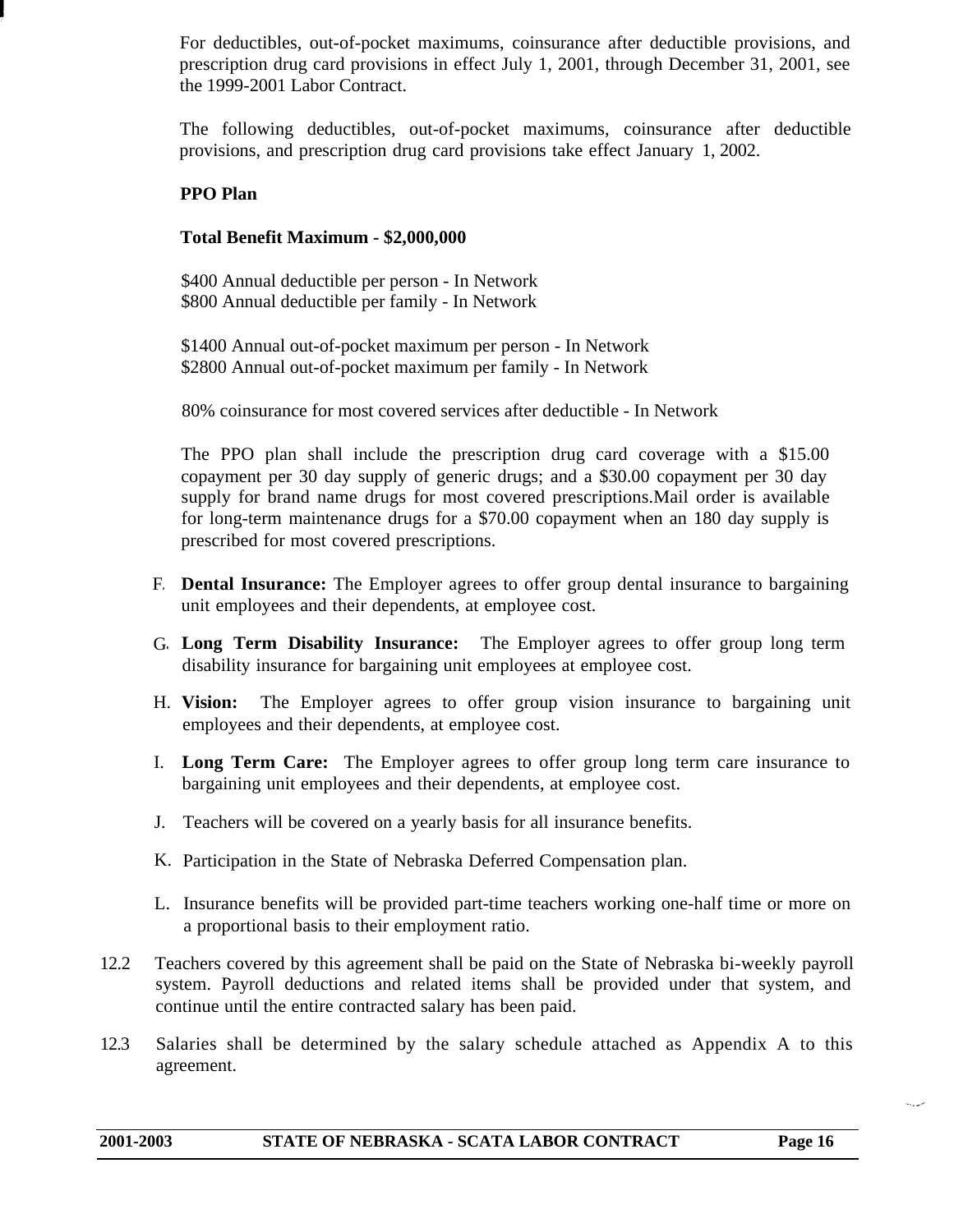- 12.4 Placement on the salary schedule shall be in accordance with each teacher's degree level and years of experience as of the beginning of each school year.
- 12.5 Teachers shall advance vertically one (1) step on the schedule for the completion of one (1) year of service. Teachers may move no more than three (3) lanes horizontally during the term of this contract.
- 12.6 Teachers shall earn credit for advancing horizontally on the schedule for successful completion of any of the following:
	- a. Graduate hours directly related to their teaching assignment.
	- b. Graduate hours taken as a result of a recommendation by their immediate supervisor.
	- c. Any hours toward an additional endorsement related to their teaching assignment.
	- d. Any hours which have received prior approval by the teacher's immediate supervisor.
- 12.7 To qualify for horizontal advancement on the schedule during each year of this contract teachers must notify their supervisors by May 1 of their intent to move, with verification of successful completion of the hours by the beginning of the following school year. Grade slips shall be considered acceptable verification.
- 12.8 Teachers shall be given up to eight years credit for successful teaching experience when initially hired by the State.
- 12.9 Tuition Assistance: Teachers enrolled in courses of instruction directly related to their work may be reimbursed up to 100 percent of tuition costs upon approval of the appropriate Administrator.
- 12.10 **Professional Development Program.** Teachers will be provided a Professional Development Program, at LRC and BSDC, which will be defined as assistance for graduate level courses that are directly related to serving the needs of a teacher's current student population and are not offered during non-work times or any other time during the year. The course must be approved by his/her supervisor. This program allows the individual facility to provide the 75% tuition reimbursement following the policy guidelines for tuition assistance and for the teacher to attend the class during work time.

### **ARTICLE 13 - ANTI - DISCRIMINATION**

- <span id="page-16-0"></span>13.1 The provisions of this Agreement shall be applied to all employees in the bargaining unit without discrimination as to protected age, sex, marital status, race, color, creed, national origin, handicap, or political affiliation. Each of the parties hereto recognize their individual responsibilities under this paragraph and agree to fulfill those responsibilities.
- 13.2 In recognition of the American with Disabilities Act (ADA), it shall not be considered to be a violation of this contract for the Employer to take such action as is necessary to make reasonable accommodations for the known disability of an employee.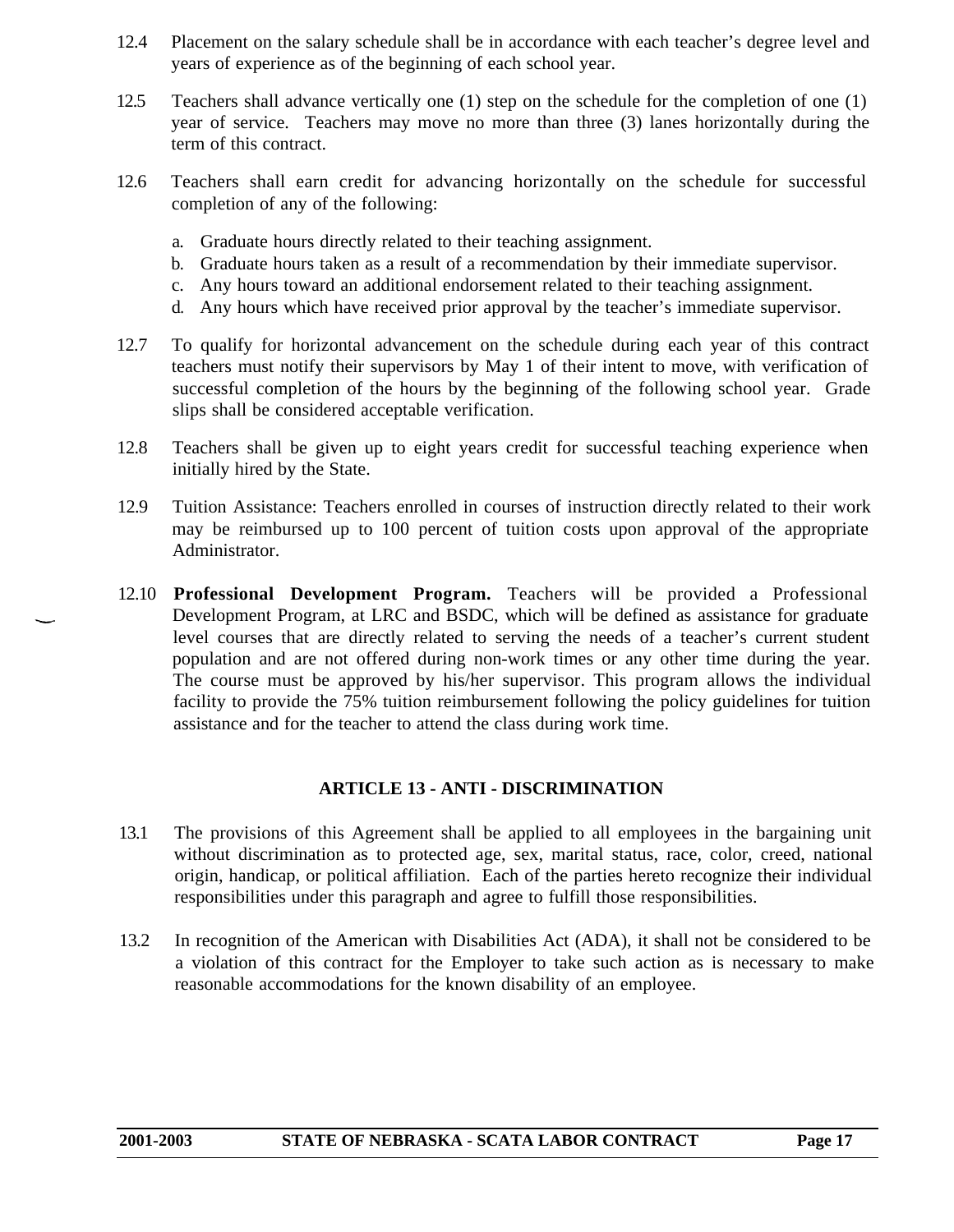### **ARTICLE 14 - DOCUMENT AUTHORIZATION**

<span id="page-17-0"></span>In witness whereof, the parties hereto have set their hands this  $30<sup>4</sup>$  day of  $\overrightarrow{A}$   $\overrightarrow{P}$ , 2001.

### FOR THE ASSOCIATION:

Alex Gordon, Chief Negotiator

State Code Agency Teachers Association

AM.

Morris Van Vleet, Member State Code Agency Teachers Association

arquart nou it le

Sandy Marquart, Member/ State Code Agency Teachers Association

**0 .** Dianne Springer, Member

State Code Agency Teachers Association

provi

Lýnne Haecker, Member State Code Agency Teachers Association

Clint Witte, Member State Code Agency Teachers Association

FOR THE STATE:

Mike Johanns, Governor<br>State of Nebraska

hief Negotiator William J. Woo State of Nebraska

Sue Dedick, Labor Relations Representative State of Nebraska

Boollin

Gail A. Brolliar, Administrative Assistant State of Nebraska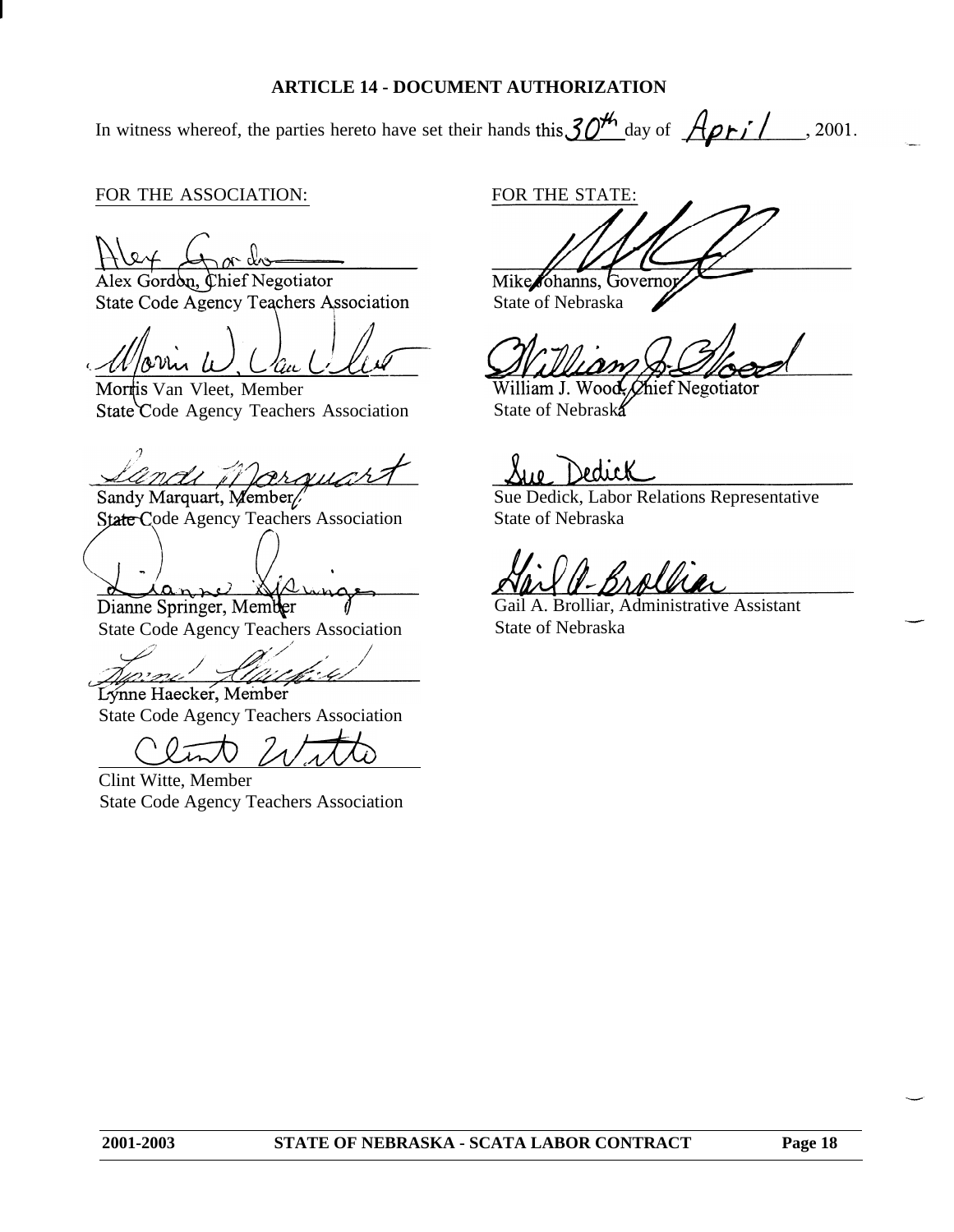<span id="page-18-0"></span>

|                 | <b>APPENDIX A</b> |                  |                  |                  | <b>TEACHERS 2001-2002 SALARY SCHEDULE</b> |                  |                  |                  |
|-----------------|-------------------|------------------|------------------|------------------|-------------------------------------------|------------------|------------------|------------------|
| <b>Step</b>     | BA                | $BA+9$           | $BA+18$          | $BA+27$          | <b>BA+36/MA</b>                           | $MA+9$           | $MA+18$          | $MA+36$          |
| $\mathbf{1}$    | 1.00<br>\$22,900  | 1.04<br>\$23,816 | 1.08<br>\$24,732 | 1.12<br>\$25,648 | 1.16<br>\$26,564                          | 1.20<br>\$27,480 | 1.24<br>\$28,396 | 1.28<br>\$29,312 |
| $\overline{2}$  | 1.04<br>\$23,816  | 1.08<br>\$24,732 | 1.12<br>\$25,648 | 1.16<br>\$26,564 | 1.20<br>\$27,480                          | 1.24<br>\$28,396 | 1.28<br>\$29,312 | 1.32<br>\$30,228 |
| $\overline{3}$  | 1.08<br>\$24,732  | 1.12<br>\$25,648 | 1.16<br>\$26,564 | 1.20<br>\$27,480 | 1.24<br>\$28,396                          | 1.28<br>\$29,312 | 1.32<br>\$30,228 | 1.36<br>\$31,144 |
| $\overline{4}$  | 1.12<br>\$25,648  | 1.16<br>\$26,564 | 1.20<br>\$27,480 | 1.24<br>\$28,396 | 1.28<br>\$29,312                          | 1.32<br>\$30,228 | 1.36<br>\$31,144 | 1.40<br>\$32,060 |
| $5\overline{)}$ | 1.16<br>\$26,564  | 1.20<br>\$27,480 | 1.24<br>\$28,396 | 1.28<br>\$29,312 | 1.32<br>\$30,228                          | 1.36<br>\$31,144 | 1.40<br>\$32,060 | 1.44<br>\$32,976 |
| 6               | 1.20<br>\$27,480  | 1.24<br>\$28,396 | 1.28<br>\$29,312 | 1.32<br>\$30,228 | 1.36<br>\$31,144                          | 1.40<br>\$32,060 | 1.44<br>\$32,976 | 1.48<br>\$33,892 |
| $\tau$          | 1.24<br>\$28,396  | 1.28<br>\$29,312 | 1.32<br>\$30,228 | 1.36<br>\$31,144 | 1.40<br>\$32,060                          | 1.44<br>\$32,976 | 1.48<br>\$33,892 | 1.52<br>\$34,808 |
| 8               | 1.28<br>\$29,312  | 1.32<br>\$30,228 | 1.36<br>\$31,144 | 1.40<br>\$32,060 | 1.44<br>\$32,976                          | 1.48<br>\$33,892 | 1.52<br>\$34,808 | 1.56<br>\$35,724 |
| 9               |                   |                  | 1.40<br>\$32,060 | 1.44<br>\$32,976 | 1.48<br>\$33,892                          | 1.52<br>\$34,808 | 1.56<br>\$35,724 | 1.60<br>\$36,640 |
| 10              |                   |                  | 1.44<br>\$32,976 | 1.48<br>\$33,892 | 1.52<br>\$34,808                          | 1.56<br>\$35,724 | 1.60<br>\$36,640 | 1.64<br>\$37,556 |
| 11              |                   |                  |                  | 1.52<br>\$34,808 | 1.56<br>\$35,724                          | 1.60<br>\$36,640 | 1.64<br>\$37,556 | 1.68<br>\$38,472 |
| 12              |                   |                  |                  | 1.56<br>\$35,724 | 1.60<br>\$36,640                          | 1.64<br>\$37,556 | 1.68<br>\$38,472 | 1.72<br>\$39,388 |
| 13              |                   |                  |                  |                  | 1.64<br>\$37,556                          | 1.68<br>\$38,472 | 1.72<br>\$39,388 | 1.76<br>\$40,304 |
| 14              |                   |                  |                  |                  | 1.68<br>\$38,472                          | 1.72<br>\$39,388 | 1.76<br>\$40,304 | 1.80<br>\$41,220 |
| 15              |                   |                  |                  |                  | 1.72<br>\$39,388                          | 1.76<br>\$40,304 | 1.80<br>\$41,220 | 1.84<br>\$42,136 |
| 16              |                   |                  |                  |                  |                                           | 1.80<br>\$41,220 | 1.84<br>\$42,136 | 1.88<br>\$43,052 |
| 17              |                   |                  |                  |                  |                                           |                  | 1.88<br>\$43,052 | 1.92<br>\$43,968 |
| 18              |                   |                  |                  |                  |                                           |                  |                  | 1.96<br>\$44,884 |
|                 |                   |                  |                  |                  |                                           |                  |                  |                  |

 $\overline{\phantom{a}}$